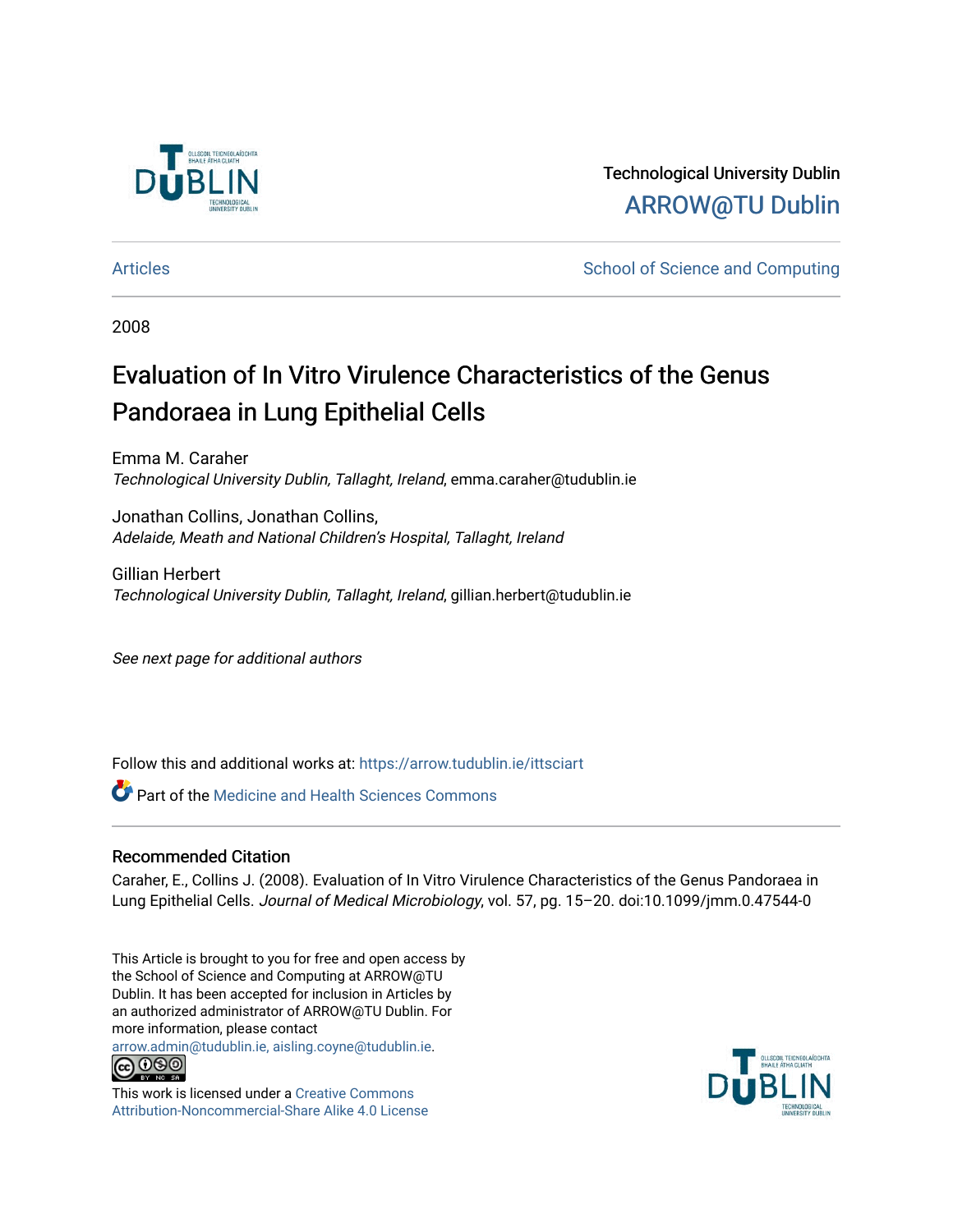### Authors

Emma M. Caraher; Jonathan Collins, Jonathan Collins,; Gillian Herbert; Philip G. Murphy Philip G. Murphy; Charles G. Gallagher; Mary J. Crowe; Máire Callaghan; and Siobhan McClean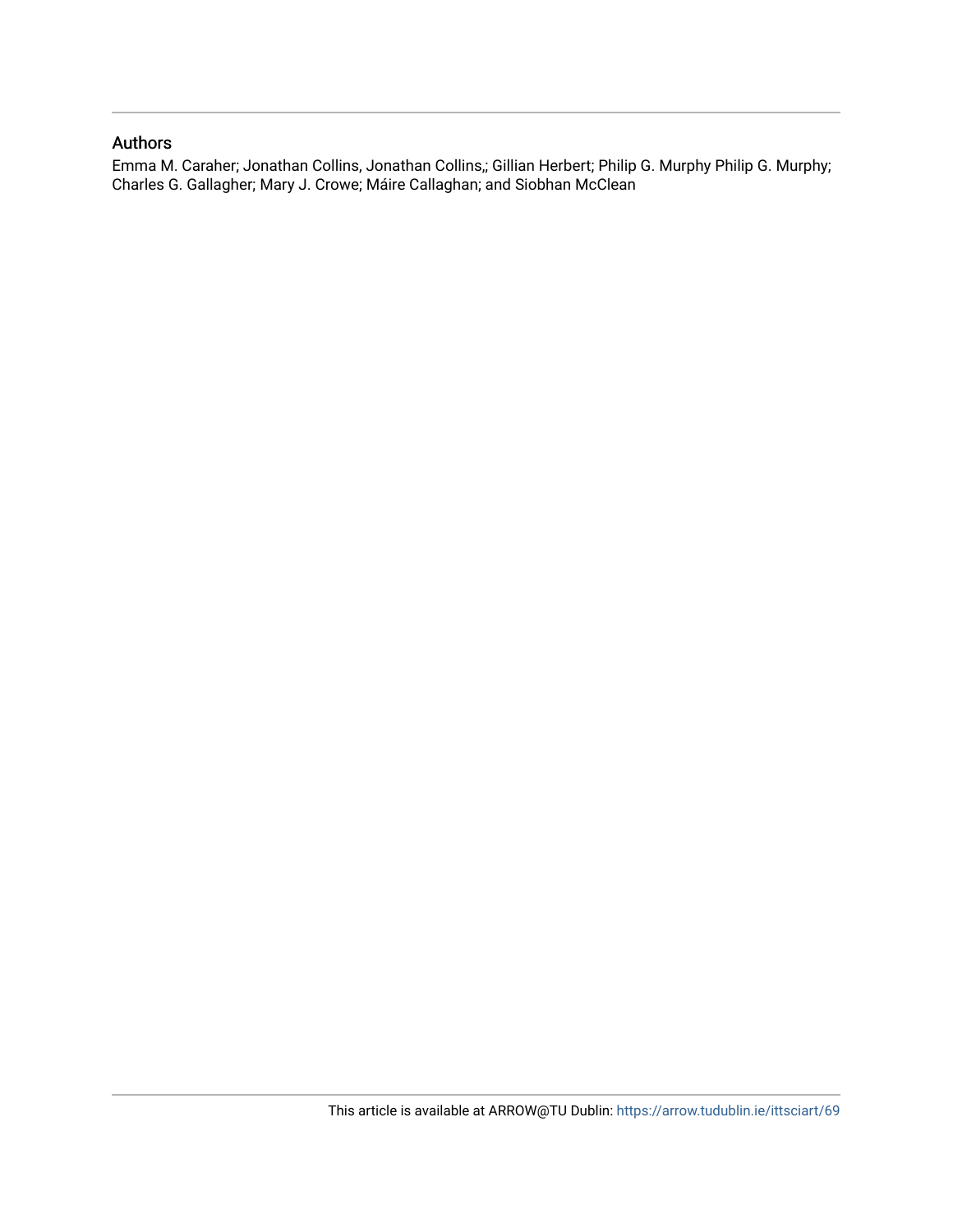# Evaluation of in vitro virulence characteristics of the genus Pandoraea in lung epithelial cells

Emma Caraher,<sup>1</sup> Jonathan Collins,<sup>2,3</sup> Gillian Herbert,<sup>1</sup> Philip G. Murphy,<sup>2,3</sup> Charles G. Gallagher,<sup>4</sup> Mary J. Crowe,<sup>4</sup> Máire Callaghan<sup>1</sup> and Siobhán McClean<sup>1</sup>

<sup>1</sup>Department of Applied Science and National Institute of Cellular Biotechnology, Institute of Technology, Tallaght, Dublin 24, Ireland

 $^2$ Adelaide, Meath and National Children's Hospital, Tallaght, Dublin 24, Ireland

<sup>3</sup>Department of Clinical Microbiology, Trinity College, Dublin, Ireland

<sup>4</sup>St Vincent's University Hospital, Dublin 4, Ireland

Pandoraea species are emerging opportunistic pathogens capable of causing chronic lung infections in cystic fibrosis patients. This study examined the interactions of 17 Pandoraea isolates from the five identified species (Pandoraea apista, Pandoraea norimbergensis, Pandoraea pulmonicula, Pandoraea sputorum and Pandoraea pnomenusa) plus two Pandoraea genomospecies isolates with lung epithelial cells and their ability to form biofilms in vitro. Only three isolates showed an ability to invade A549 lung epithelial cells, and only one isolate was able to form biofilms. In contrast, all isolates triggered a pronounced pro-inflammatory response, with elevation of both interleukin (IL)-6 (two- to 19-fold) and IL-8 (10- to 50-fold) above that observed for a control strain of Escherichia coli. This property is likely to be a major factor in the pathogenesis of the genus.

Received 31 July 2007 Accepted 21 September 2007

## INTRODUCTION

**Correspondence** Siobhán McClean

siobhan.mcclean@ittdublin.ie

Cystic fibrosis (CF) is the one of the most common genetically inherited diseases in Caucasians, resulting in lung disease characterized by thickened mucus secretions in the lung, leading to recurrent and persistent respiratory infections. A hierarchy of opportunistic pathogens colonize the CF lung throughout life, often culminating in chronic infection with Pseudomonas aeruginosa and, less frequently, Burkholderia cepacia complex (Bcc) organisms. On occasion, other opportunistic Gram-negative bacteria are encountered, including various Enterobacteriaceae, Achromobacter xylosoxidans and Stenotrophomonas maltophilia (Gibson et al., 2003). Although uncommon, members of the genus Pandoraea have been isolated from the lungs of CF patients. The genus comprises five named species, Pandoraea apista, Pandoraea norimbergensis, Pandoraea pulmonicula, Pandoraea sputorum and Pandoraea pnomenusa (Coenye et al., 2000), and at least three other, as yet unnamed, genomospecies (Daneshvar et al., 2001).

Pandoraea are motile, aerobic, non-fermentative, Gramnegative rods, but, as they are able to grow on Bcc-selective agar, they may be misidentified as Bcc organisms or Ralstonia spp., although they are taxonomically distinct

from these (Coenye et al., 2000). Pandoraea spp. have been isolated from the lungs and from blood cultures of CF patients, supporting an invasive role for this pathogen (Atkinson et al., 2006; Daneshvar et al., 2001), and from other patients (Daneshvar et al., 2001; Stryjewski et al., 2003), and some strains may be transmissible between patients (Jorgensen et al., 2003). Colonization with P. apista has been associated with a decline in lung function in certain patients (Atkinson et al., 2006; Jorgensen et al., 2003) and in the formation of high antibody titres (Jorgensen et al., 2003), but the impact and clinical significance of colonization with these organisms remains ambiguous.

A number of virulence factors have been associated with clinical virulence of Ps. aeruginosa and Bcc, including stimulation of pro-inflammatory cytokine secretion, biofilm formation and, in the case of Bcc, the ability to invade lung epithelial cells, which may contribute to the persistence of the strains in the CF lung (Burns et al., 1996; Cieri et al., 2002; Duff et al., 2006). Indeed, biofilm formation by Ps. aeruginosa and Bcc has been specifically associated with increased resistance to antibiotics and maintenance of the bacteria in the lung (Caraher et al., 2007a; Chernish & Aaron, 2003; Hoiby et al., 2001; Yu & Head, 2002). Here, we report the results of studies on the interaction of a series of Pandoraea strains with lung epithelial cells and their ability to form biofilms in vitro, in

Abbreviations: Bcc, Burkholderia cepacia complex; CF, cystic fibrosis; IL, interleukin; MBC, minimum bactericidal concentration.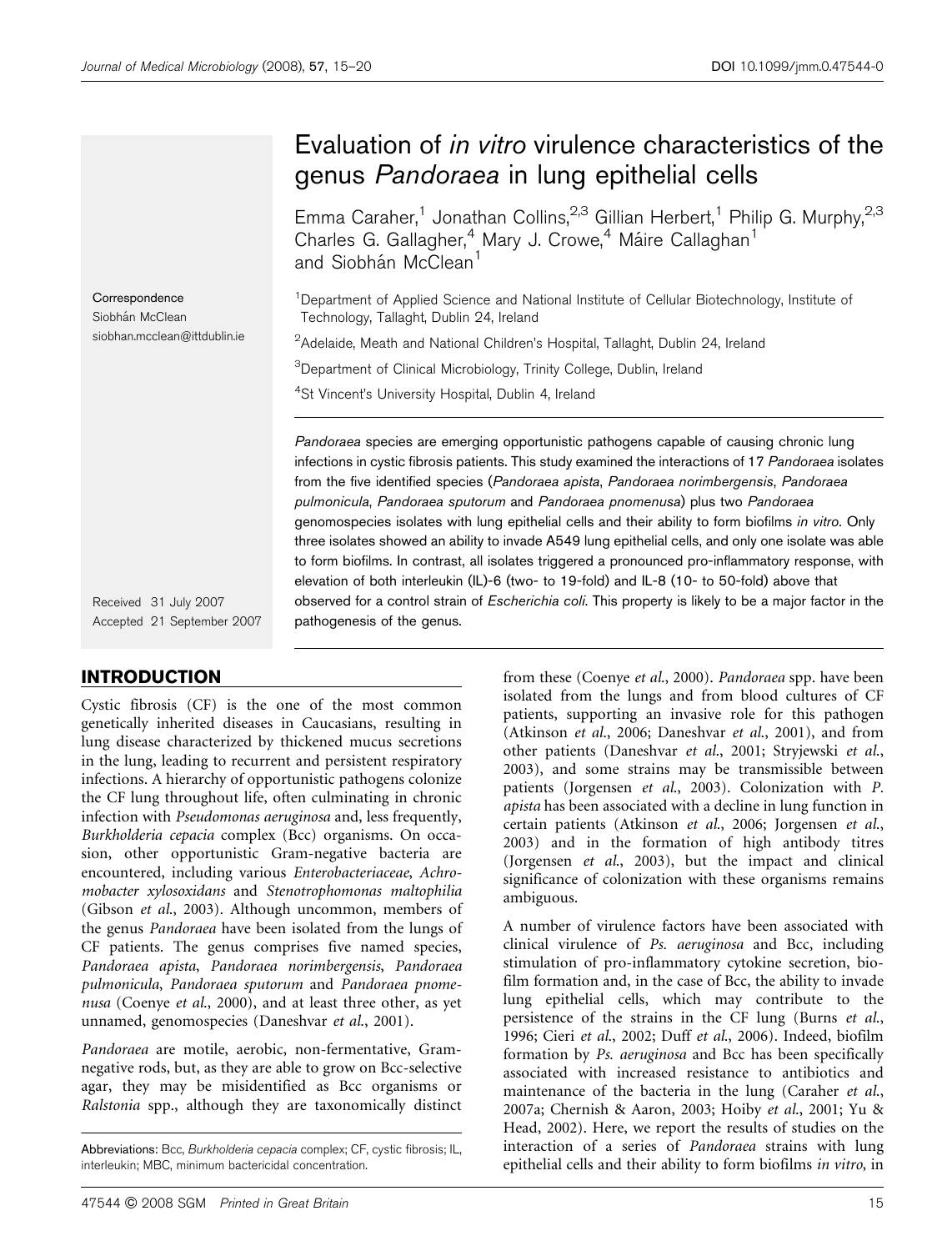order to gain insight into their virulence potential in CF lung infections.

# METHODS

Bacterial strains and growth. The origins of the Pandoraea strains are listed in Table 1. The non-Irish isolates were purchased from BCCM/LMG. E. coli strain NCIB 9485 was used as a negative control in all experiments. All isolates were routinely grown on Luria–Bertani (LB) agar or in LB broth at  $37^{\circ}$ C, and growth curves were determined by incubating bacteria in LB broth (pH 7.0) at 37  $^{\circ}$ C with agitation at 200 r.p.m. Aliquots were removed at specific time intervals and OD<sub>600</sub> was measured. Serial dilutions were made and aliquots (50 µl) were plated on LB agar plates, which were incubated at 37 °C for 48 h to determine viable counts, expressed as c.f.u. ml<sup>-1</sup>.

Cell lines. A549 cells (passages 89 to 109) were purchased from the European Collection of Cell Cultures (ECACC) and maintained in RPMI 1640 supplemented with 5 mM L-glutamine and 5 mM HEPES with 10 % fetal bovine serum, without antibiotics.

Measurement of interleukin (IL)-6 and IL-8. Cells were seeded on 24-well plates  $(4\times10^5$  cells per well), cultured for 24 h at 37 °C in 5 % CO2 and incubated with test strains at an m.o.i. of 50 bacteria per cell for 24 h. Cells were washed, the medium was replaced and plates were incubated for a further 24 h. The supernatants were removed, filtered through a 0.45 µm pore-size membrane to remove bacteria, and frozen prior to ELISA. The levels of IL-6 and IL-8 in supernatants (diluted 1:10) were determined by ELISA (R&D Systems) according to the manufacturer's instructions.

|  |  |  | Table 1. Origins of the Pandoraea strains used in this study |  |  |  |  |  |  |
|--|--|--|--------------------------------------------------------------|--|--|--|--|--|--|
|--|--|--|--------------------------------------------------------------|--|--|--|--|--|--|

| Species/isolate          | Source                  | Doubling<br>time (h) |  |  |  |  |  |
|--------------------------|-------------------------|----------------------|--|--|--|--|--|
| P. apista                |                         |                      |  |  |  |  |  |
| LMG $16407$ <sup>T</sup> | CF lung (Denmark)       | 1.23                 |  |  |  |  |  |
| LMG 16408                | CF lung (Denmark)       | 0.88                 |  |  |  |  |  |
| LMG 16411                | CF lung (Denmark)       | 1.44                 |  |  |  |  |  |
| LMG 16409                | CF lung (Denmark)       | 1.12                 |  |  |  |  |  |
| 9963/95                  | CF lung (Denmark)       | 1.26                 |  |  |  |  |  |
| 9967B/97                 | CF lung (Denmark)       | 1.15                 |  |  |  |  |  |
| P. pulmonicula           |                         |                      |  |  |  |  |  |
| <b>LMG 18107</b>         | $CF$ lung $(USA)$       | 0.80                 |  |  |  |  |  |
| LMG 18108                | CF lung (USA)           | 1.63                 |  |  |  |  |  |
| RL0345                   | CF lung (Ireland)       | 0.72                 |  |  |  |  |  |
| RL0308                   | CF lung (Ireland)       | 2.20                 |  |  |  |  |  |
| S8228                    | CF lung (Ireland)       | 1.48                 |  |  |  |  |  |
| S7633                    | CF lung (Ireland)       | 0.86                 |  |  |  |  |  |
| S7177                    | CF lung (Ireland)       | 1.02                 |  |  |  |  |  |
| P. pnomenusa             |                         |                      |  |  |  |  |  |
| $LMG$ 18087 <sup>T</sup> | $CF$ lung $(UK)$        | 1.00                 |  |  |  |  |  |
| LMG 18817                | CF lung (USA)           | 0.82                 |  |  |  |  |  |
| P. norimbergensis        |                         |                      |  |  |  |  |  |
| LMG 13019                | Blood culture (Belgium) | 1.10                 |  |  |  |  |  |
| P. sputorum              |                         |                      |  |  |  |  |  |
| LMG $18819$ <sup>T</sup> | CF lung (USA)           | 1.12                 |  |  |  |  |  |
| Pandoraea genomospecies  |                         |                      |  |  |  |  |  |
| S0293                    | CF lung (Ireland)       | 0.88                 |  |  |  |  |  |
| S8166                    | CF lung (Ireland)       | 1.58                 |  |  |  |  |  |
|                          |                         |                      |  |  |  |  |  |

Antibiotic susceptibility tests. In order to establish the appropriate antibiotic concentrations required to kill extracellular bacteria in cell invasion assays, the MIC and minimum bactericidal concentration (MBC) were determined following exposure of strains to antibiotic for 2 h. An inoculum of  $10^6$  c.f.u.  $ml^{-1}$  of each strain was added to a 96-well plate containing serial dilutions of antibiotic in LB broth. The plate was incubated at 37 °C for 24 h and the  $OD_{600}$  was read to give the MIC. In addition, 50 µl of the cultures that had been exposed to antibiotic for 2 h was spread on LB agar and incubated for 48 h to establish the MBC of the antibiotic.

Invasion of epithelial cells. Invasion studies were carried out on A549 epithelial cells using an adaptation of the method of Martin & Mohr (2000). Cells were seeded on 24-well plates  $(4 \times 10^5 \text{ cells per}$ well), cultured for 24 h at 37 °C in 5%  $CO<sub>2</sub>$  and incubated with bacterial suspensions at an m.o.i. of 50 for 2 h. The cells were washed three times with PBS and treated with 1 mg amikacin  $ml^{-1}$  for 2 h to kill any remaining extracellular bacteria. Intracellular bacteria were released by lysis with 0.5 % Triton X-100/50 mM EDTA and invasion was quantified by viable counts on LB agar. The percentage invasion was determined as follows:  $(c.f.u. ml^{-1})$  recovered from lysed cells/ c.f.u. applied to cells)  $\times$  100. Prior to lysis, the medium was removed and cultured in LB to ensure that no extracellular bacteria survived the antibiotic treatment.

Biofilm formation. Biofilm formation was examined by determining the ability of Pandoraea strains to form biofilms on microtitre plates (Caraher et al., 2007a). Briefly, LB broth (100 µl per well) was inoculated with mid-exponential phase cultures  $(OD_{600} \sim 0.6)$  of individual strains at  $1 \times 10^6$  or  $1 \times 10^7$  c.f.u. ml<sup>-1</sup> in quadruplicate. The plates were incubated at 37  $\degree$ C for the specified times, rinsed thoroughly with water to remove non-adherent bacteria and airdried. Crystal violet (1%, w/v) was added to each of the wells at ambient temperature for 30 min, the plates were rinsed thoroughly and bound dye was dissolved with 95 % ethanol containing 0.05 % Triton X-100. The solubilized dye (100 µl) was transferred to a new polystyrene microtitre plate and  $A_{590}$  was determined in a Tecan plate reader. Biofilm formation was defined as those wells that had  $A_{590}$  > 0.05.

**Statistical analysis.** Comparison of the invasiveness of the strains against the negative control was carried out using the Holm–Sidak method for multiple comparisons. Values of  $P<0.05$  were deemed to be significant in all comparisons.

# RESULTS AND DISCUSSION

#### Pandoraea strains elicit a potent pro-inflammatory response

Chronic lung inflammation is largely responsible for the morbidity in CF. In particular, accumulation of proinflammatory cytokines such as IL-8 and IL-6 results in lung tissue damage (Gibson et al., 2003). We examined whether Pandoraea strains were able to trigger such a response, which could contribute to their pathogenesis in the lung. All 19 Pandoraea strains examined stimulated pro-inflammatory cytokines, in particular IL-8. Secretion of IL-8 exceeded  $10$  ng ml<sup>-1</sup> following exposure of A549 cells to all strains, with the exception of P. norimbergensis strain LMG 13019 and Pandoraea genomospecies S8166 (Fig. 1a). These latter strains, however, also elicited a significant host response, with secretion of IL-8 over nine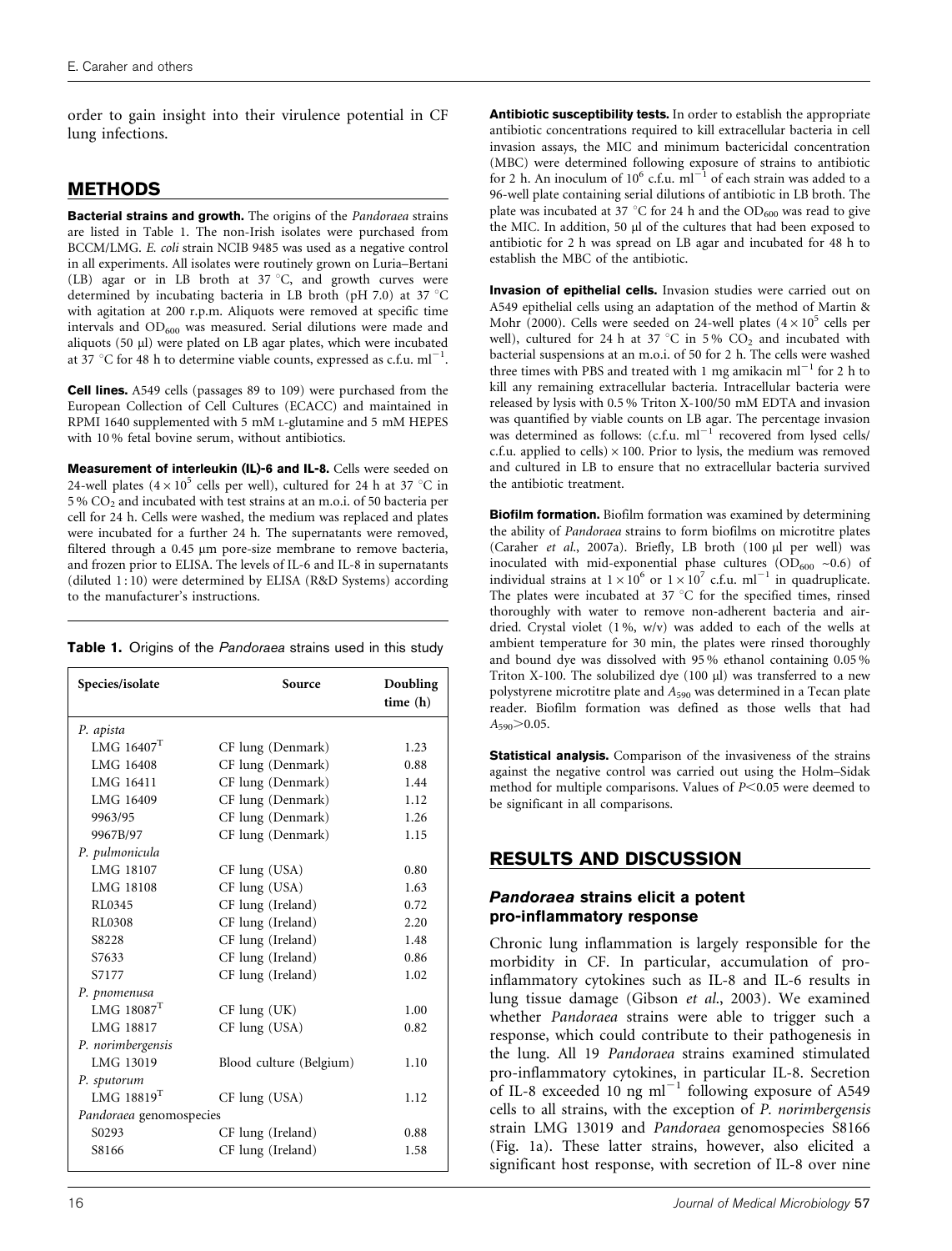

Fig. 1. Secretion of proinflammatory cytokines IL-8 (a) and Il-6 (b) from lung epithelial cells following stimulation with Pandoraea strains or an E. coli strain, or with medium only. Cytokine levels were measured by ELISA and results are expressed as mean  $\pm$  SD of three independent assays carried out in duplicate.

times greater than that observed for E. coli. All Pandoraea strains also stimulated IL-6 secretion (Fig. 1b), although levels of secretion of this cytokine were less dramatic than those of IL-8. Maximal levels were secreted by P. pulmonicula strain RL0308 and by Pandoraea genomospecies isolates S8166 and RL0293 (17- to 19-fold greater than the levels secreted by E. coli) and were lowest in P. norimbergensis isolate LMG 13019 (twofold greater than E. coli). This finding suggests that this is a potential mechanism of pathogenesis for these organisms. Comparable increases in IL-8 and IL-6 production have been observed following colonization with the CF pathogens Ps. aeruginosa and Bcc (Bonfield et al., 1995; Palfreyman *et al.*, 1997) and further amplify the inflammatory response in the lungs of CF patients. Indeed, the IL-8 secretion elicited by Bcc isolates is of the same order as that observed for Pandoraea in this study (Palfreyman et al., 1997). However, whilst there was much more variability in IL-8 secretion among different species within the Bcc, the levels induced by the Pandoraea strains in this study were quite comparable.

IL-6 and IL-8 are constitutively upregulated in the CF airway and both are found early in nasal and bronchoalveolar lavage fluids of infants and children with CF compared with those without the defect (Khan et al., 1995; Muhlebach & Noah, 2002; Noah et al., 1997). Upregulation of these cytokines in CF patients has been shown to lead to increased neutrophil recruitment and further enhancement of inflammation in the lung (De Rose, 2002), whilst IL-6 is also important for the augmentation of antibody production and the acute-phase response (Khair et al., 1996) The dramatic expression of these two interleukins by all Pandoraea strains examined indicates that this is an important mechanism of virulence for this genus and is likely to contribute to the pathogenesis of colonized CF patients. Many patients colonized with Pandoraea are cocolonized with other CF pathogens, in particular Ps. aeruginosa (Jorgensen et al., 2003), and the stimulation of inflammatory effects by Pandoraea would most likely aggravate the chronic inflammation that results from infection with other pathogens.

#### Amikacin is a suitable antibiotic for invasion assays

The integrity of the *in vitro* invasion assay depends on the killing of all extracellular bacteria prior to cell lysis. We previously examined invasion of Bcc strains with a combination of ceftazidime and amikacin (Caraher et al., 2007a; Duff et al., 2006), and therefore in this study we tested all strains for susceptibility to these agents (1 mg  $ml^{-1}$  each). All strains except for one *P. apista* strain (9967B/97) were killed by concentrations of 512  $\mu$ g amikacin ml<sup> $-1$ </sup> or less following a 2 h exposure, but the majority of strains survived exposure to ceftazidime (not shown). As a result, only amikacin  $(1 \text{ mg ml}^{-1})$  was used in the invasion assays to kill extracellular Pandoraea strains.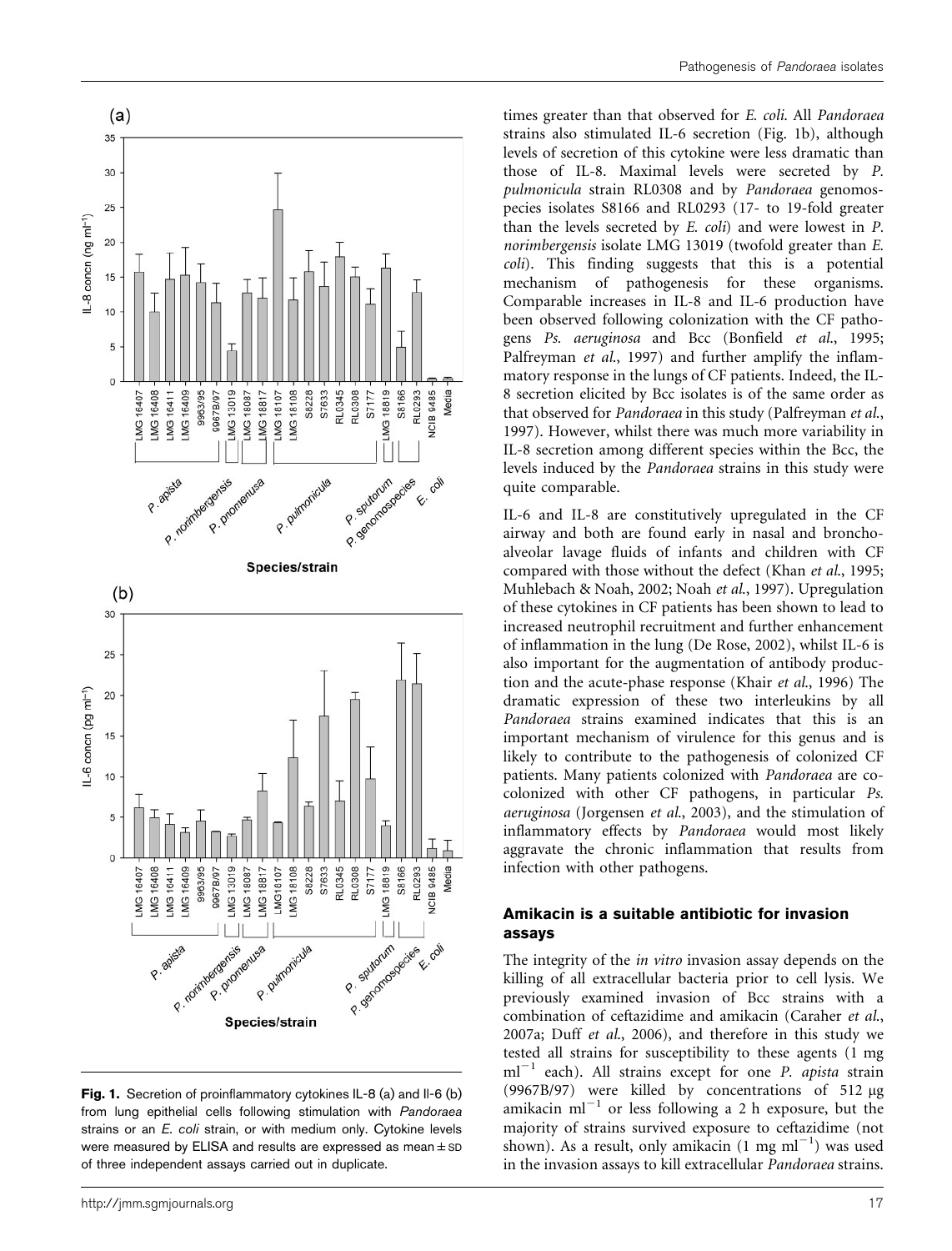The amikacin-resistant P. apista strain was therefore excluded from the invasion experiments.

#### Invasion of A549 cells by Pandoraea strains

Invasion of epithelial cells can confer advantages on the pathogen, including the avoidance of host defence processes and protection from antimicrobial agents. Bcc organisms have the ability to invade lung epithelial cells (Cieri et al., 2002; Duff et al., 2006), and the levels of invasion of A549 cells were found to correlate with the virulence of strains in an in vivo mouse infection model (Cieri et al., 2002). We found that only three of the 18 Pandoraea strains were able to invade A549 lung epithelial cells (Fig. 2), i.e. gave percentage invasion values significantly different from that obtained for the negative-control E. coli strain ( $P<0.05$  for RL0308, RL0345 and S8228). All three of these strains were P. pulmonicola. Two other strains appeared to be moderately invasive (P. pulmonicola S7177 and P. pnomenusa LMG 18087), but values were not significantly different from the control  $(P=0.05)$ . The remainder were classified as non-invasive.

The level of invasiveness of the three strains described above for A549 cells was comparable to that observed for a



Fig. 2. Invasion of A549 lung epithelial cells by Pandoraea strains compared to that of E. coli strain NCIB 9485. Strains were applied to the cells for 2 h, extracellular bacteria were killed with 1 mg amikacin  $ml^{-1}$ , and the c.f.u. of internalized bacteria was determined and expressed as a percentage of the bacteria applied  $(2\times10^7$  cells). Results are shown as mean percentage  $invasion \pm SEM$  for three independent assays.

Burkholderia multivorans strain (LMG 13010) and a piliated Burkholderia cenocepacia strain (C5424) (Duff et al., 2006). Overall, the ability to invade cells is not common among Pandoraea and therefore is unlikely to be a major contributor to strain virulence, in contrast to Bcc strains. The small number of invasive isolates and the fact that the patients were co-colonized with other pathogens make it difficult to correlate invasiveness with clinical outcome in patients. However, one of the invasive isolates, RL0345, was acquired from a pre-transplant patient who is doing well post-transplant. This patient was co-colonized with Ps. aeruginosa but experienced significant decline in the first 12 months following first identification with Pandoraea (forced expiratory volume in 1 s declined from 75 to 55 %, body mass dropped from 45 to 38 kg). The other invasive P. pulmonicula isolate, RL0308, was isolated from a patient who was also co-colonized with Ps. aeruginosa and who subsequently died, aged 19 years (J. Collins, unpublished data). The third invasive isolate, S8228, was identified in an Irish patient who experienced no clinical deterioration following Pandoraea colonization.

#### Pandoraea does not readily form biofilms

Both Bcc and Ps. aeruginosa form strong biofilms, which have been associated with increased antibiotic resistance (Caraher et al., 2007b; Desai et al., 1998; Johnson et al., 2004; Moskowitz et al., 2004). We found only one Pandoraea strain, P. pulmonicula S7177, that was capable of forming biofilms (Fig. 3). This property was not related to the growth rate of the strain, as its doubling time of 61 min was comparable to that of other isolates that did not form biofilms (Table 1). Another P. pulmonicula strain, RL0345, formed a weak biofilm, with  $A_{590}$  values just above the threshold of 0.05 at all time points examined. The OD values of all other strains were  $\leq 0.05$  at 72 h (not shown). These findings suggest that biofilm formation is not a major virulence factor or a likely source of antimicrobial resistance in vivo.

Despite its emergence in CF patients, little has been published on the disease burden and pathogenicity of Pandoraea spp. Chronic lung infection of six patients with a single clone of P. apista was associated with decreased lung function (Jorgensen et al., 2003) and two different P. apista strains were implicated in the deterioration of lung function in two patients, but it was unclear whether this was due directly to the presence of these organisms (Atkinson et al., 2006). P. apista was also identified in blood cultures and sputum of a 16-year-old CF patient (Johnson et al., 2004).

P. pnomenusa, however, was identified as the causative agent of sepsis and subsequent multiple organ failure in a posttransplant pulmonary sarcoidosis patient (Stryjewski et al., 2003). Furthermore, cross-infection with Pandoraea spp. has been reported in CF centres (Coenye et al., 2001; Jorgensen et al., 2003). Pandoraea has also emerged recently in the Irish CF population, with Pandoraea pulmonicula and Pandoraea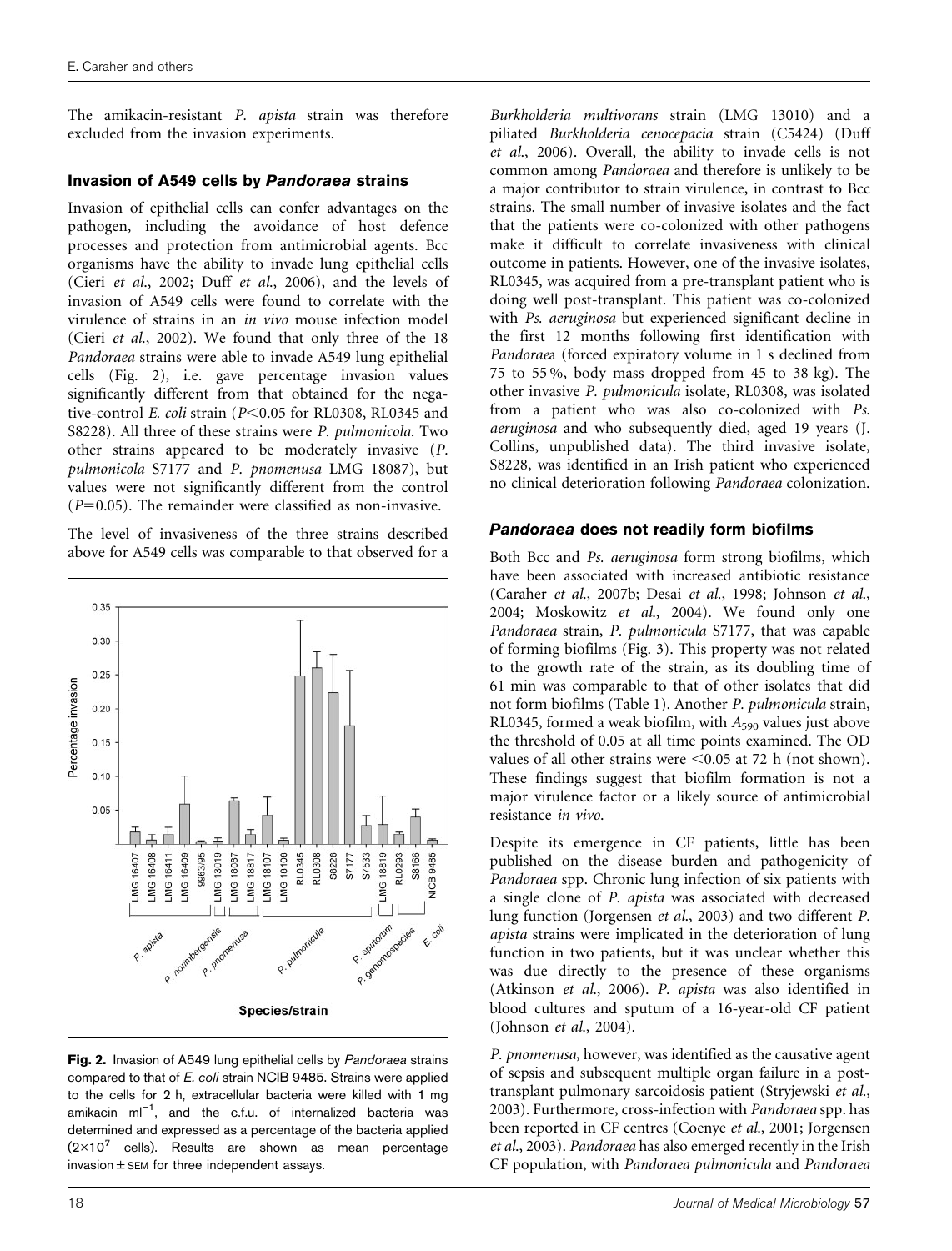

Fig. 3. Biofilm formation by members of the genus Pandoraea at 24 and 48 h. Strains were inoculated at a concentration of  $10^7$ c.f.u.  $ml^{-1}$  in 96-well plates, and the biofilms were stained at 24 h (filled bars) and 48 h (shaded bars) with crystal violet. Bars represent the mean $\pm$  SEM of three independent experiments.

genomospecies being the most predominantly identified (J. Collins and others, unpublished data). However, consistent with experience elsewhere, all Pandoraea-colonized Irish patients were co-colonized with other CF pathogens, making it difficult to draw correlations between clinical outcome and the in vitro analysis.

In conclusion, whilst a minority of Pandoraea strains examined were able to invade lung epithelial cells, the most dramatic and universal effect was the stimulated production of proinflammatory cytokines. Further studies are necessary to establish the significance of this property in lung infection in CF patients.

## ACKNOWLEDGEMENTS

The authors would like to express their gratitude to Claire Schindler for her technical assistance at the beginning of this study. This work was funded by the Post-graduate R&D Skills Programme (PRDSP) and the Programme for Research in Third Level Institutions (PRTLI) administered by the Higher Education Authority (HEA), Ireland.

#### REFERENCES

Atkinson, R. M., Lipuma, J. J., Rosenbluth, D. B. & Dunne, W. M., Jr (2006). Chronic colonization with Pandoraea apista in cystic fibrosis patients determined by repetitive-element-sequence PCR. J Clin Microbiol 44, 833–836.

Bonfield, T. L., Panuska, J. R., Konstan, M. W., Hilliard, K. A., Hilliard, J. B., Ghnaim, H. & Berger, M. (1995). Inflammatory cytokines in cystic fibrosis lungs. Am J Respir Crit Care Med 152, 2111–2118.

Burns, J. L., Jonas, M., Chi, E. Y., Clark, D. K., Berger, A. & Griffith, A. (1996). Invasion of respiratory epithelial cells by Burkholderia (Pseudomonas) cepacia. Infect Immun 64, 4054–4059.

Caraher, E., Duff, C., Mullen, T., Mc Keon, S., Murphy, P., Callaghan, M. & McClean, S. (2007a). Invasion and biofilm formation of Burkholderia dolosa is comparable with Burkholderia cenocepacia and Burkholderia multivorans. J Cyst Fibros 6, 49–56.

Caraher, E., Reynolds, G., Murphy, P., McClean, S. & Callaghan, M. (2007b). Comparison of antibiotic susceptibility of Burkholderia cepacia complex organisms when grown planktonically or as biofilm in vitro. Eur J Clin Microbiol Infect Dis 26, 213–216.

Chernish, R. N. & Aaron, S. D. (2003). Approach to resistant Gramnegative bacterial pulmonary infections in patients with cystic fibrosis. Curr Opin Pulm Med 9, 509–515.

Cieri, M. V., Mayer-Hamblett, N., Griffith, A. & Burns, J. L. (2002). Correlation between an in vitro invasion assay and a murine model of Burkholderia cepacia lung infection. Infect Immun 70, 1081–1086.

Coenye, T., Falsen, E., Hoste, B., Ohlen, M., Goris, J., Govan, J. R., Gillis, M. & Vandamme, P. (2000). Description of Pandoraea gen. nov. with Pandoraea apista sp. nov., Pandoraea pulmonicola sp. nov., Pandoraea pnomenusa sp. nov., Pandoraea sputorum sp. nov. and Pandoraea norimbergensis comb. nov. Int J Syst Evol Microbiol 50, 887–899.

Coenye, T., Liu, L., Vandamme, P. & LiPuma, J. J. (2001). Identification of Pandoraea species by 16S ribosomal DNA-based PCR assays. J Clin Microbiol 39, 4452-4455.

Daneshvar, M. I., Hollis, D. G., Steigerwalt, A. G., Whitney, A. M., Spangler, L., Douglas, M. P., Jordan, J. G., MacGregor, J. P., Hill, B. C. & other authors (2001). Assignment of CDC weak oxidizer group 2 (WO-2) to the genus Pandoraea and characterization of three new Pandoraea genomospecies. J Clin Microbiol 39, 1819–1826.

De Rose, V. (2002). Mechanisms and markers of airway inflammation in cystic fibrosis. Eur Respir J 19, 333–340.

Desai, M., Buhler, T., Weller, P. H. & Brown, M. R. (1998). Increasing resistance of planktonic and biofilm cultures of Burkholderia cepacia to ciprofloxacin and ceftazidime during exponential growth. J Antimicrob Chemother 42, 153–160.

Duff, C., Murphy, P. G., Callaghan, M. & McClean, S. (2006). Differences in invasion and translocation of Burkholderia cepacia complex species in polarised lung epithelial cells in vitro. Microb Pathog 41, 183–192.

Gibson, R. L., Burns, J. L. & Ramsey, B. W. (2003). Pathophysiology and management of pulmonary infections in cystic fibrosis. Am J Respir Crit Care Med 168, 918–951.

Hoiby, N., Krogh Johansen, H., Moser, C., Song, Z., Ciofu, O. & Kharazmi, A. (2001). Pseudomonas aeruginosa and the in vitro and in vivo biofilm mode of growth. Microbes Infect 3, 23–35.

Johnson, L. N., Han, J. Y., Moskowitz, S. M., Burns, J. L., Qin, X. & Englund, J. A. (2004). Pandoraea bacteremia in a cystic fibrosis patient with associated systemic illness. Pediatr Infect Dis J 23, 881–882.

Jorgensen, I. M., Johansen, H. K., Frederiksen, B., Pressler, T., Hansen, A., Vandamme, P., Hoiby, N. & Koch, C. (2003). Epidemic spread of Pandoraea apista, a new pathogen causing severe lung disease in cystic fibrosis patients. Pediatr Pulmonol 36, 439–446.

Khair, O. A., Davies, R. J. & Devalia, J. L. (1996). Bacterial-induced release of inflammatory mediators by bronchial epithelial cells. Eur Respir J 9, 1913–1922.